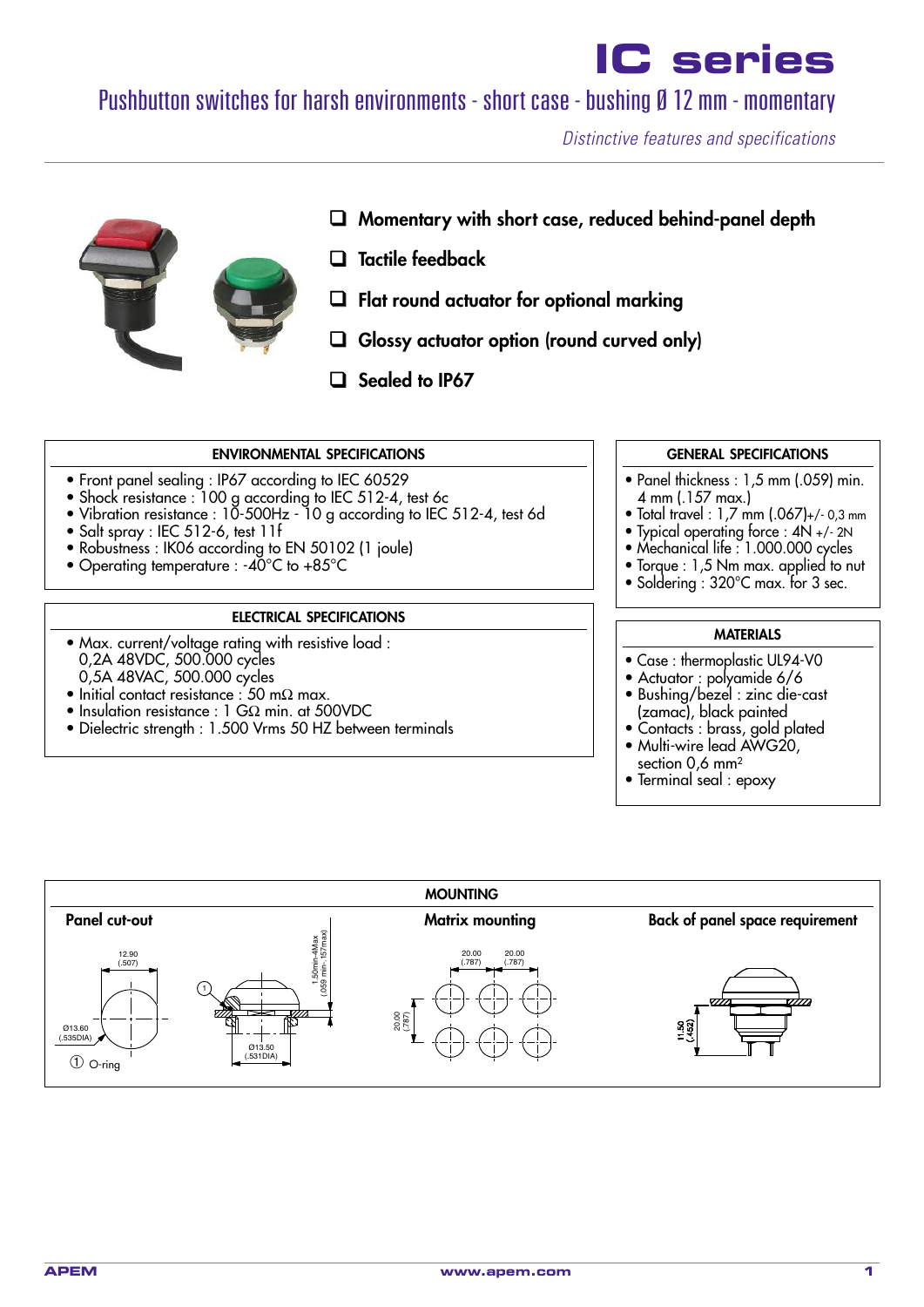## Pushbutton switches for harsh environments - short case - bushing Ø 12 mm - momentary

### *Overview*



#### **ABOUT THIS SERIES**

On the following pages, you will find successively : model structure of switches and options in the same order as in above chart

**Dimensions :** first dimensions are in mm while inches are shown as bracketed numbers.

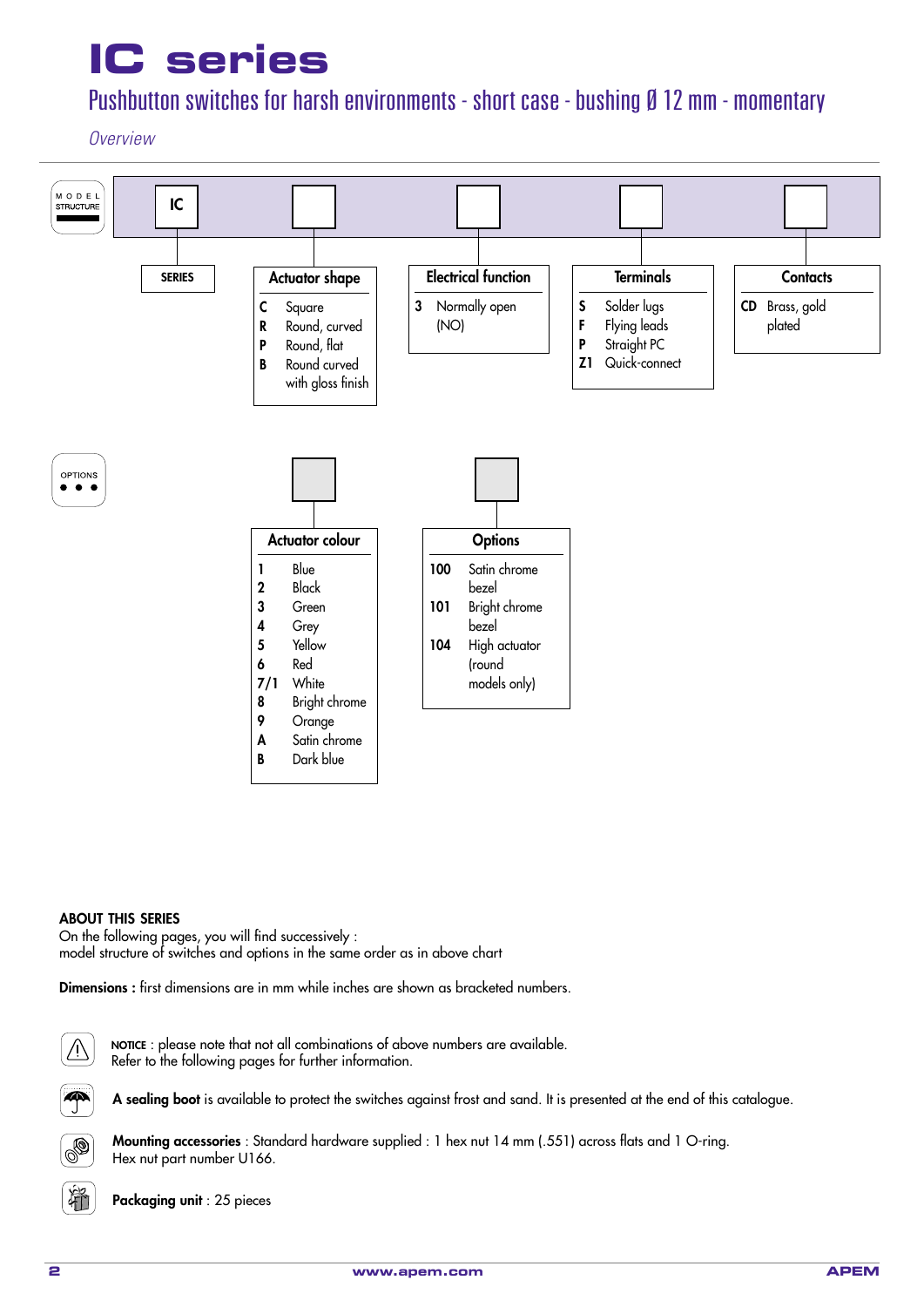## Pushbutton switches for harsh environments - short case - bushing Ø 12 mm - momentary

*Square*

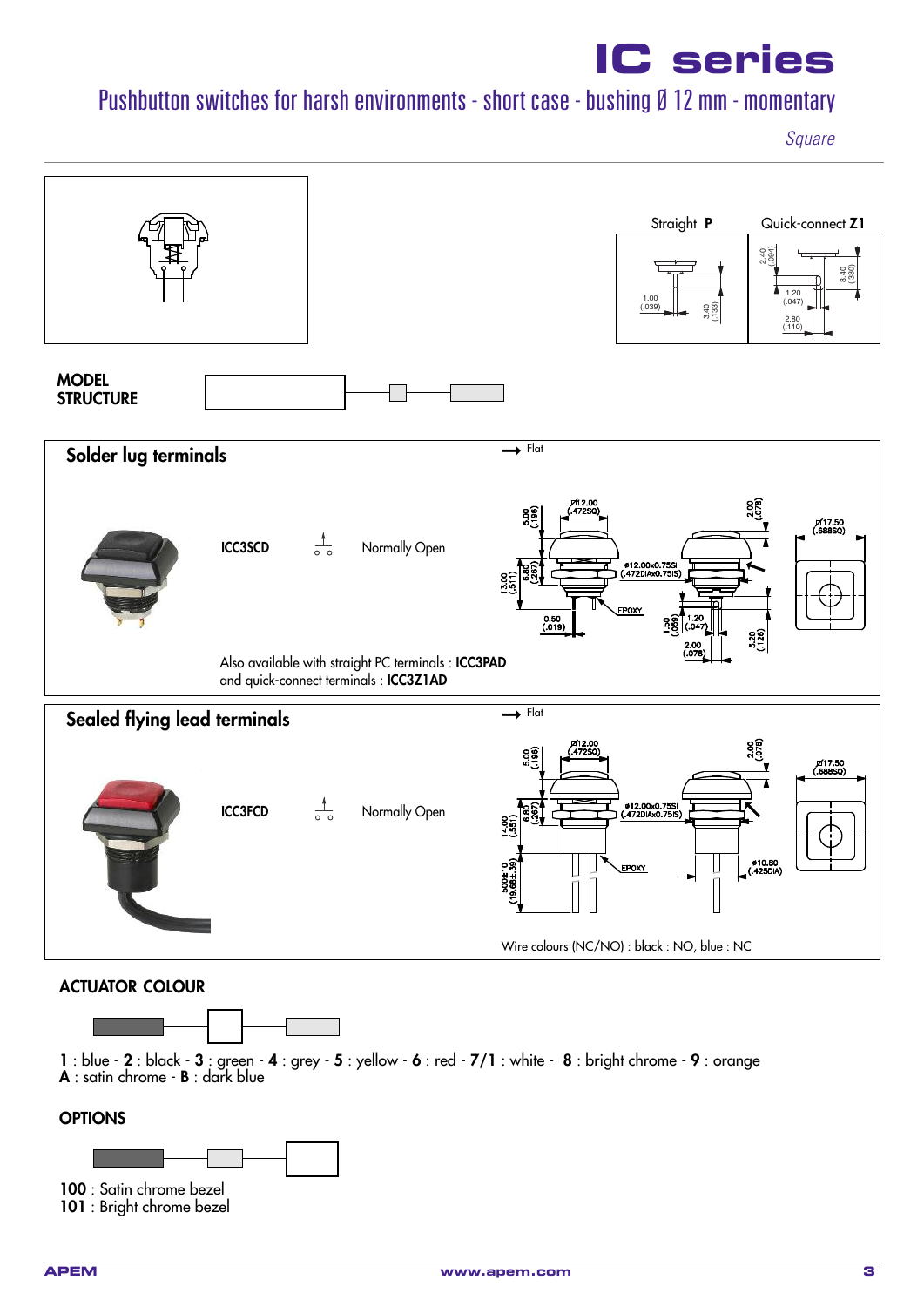## Pushbutton switches for harsh environments - short case - bushing Ø 12 mm - momentary

*Round*



**104** ICR **104** ICP